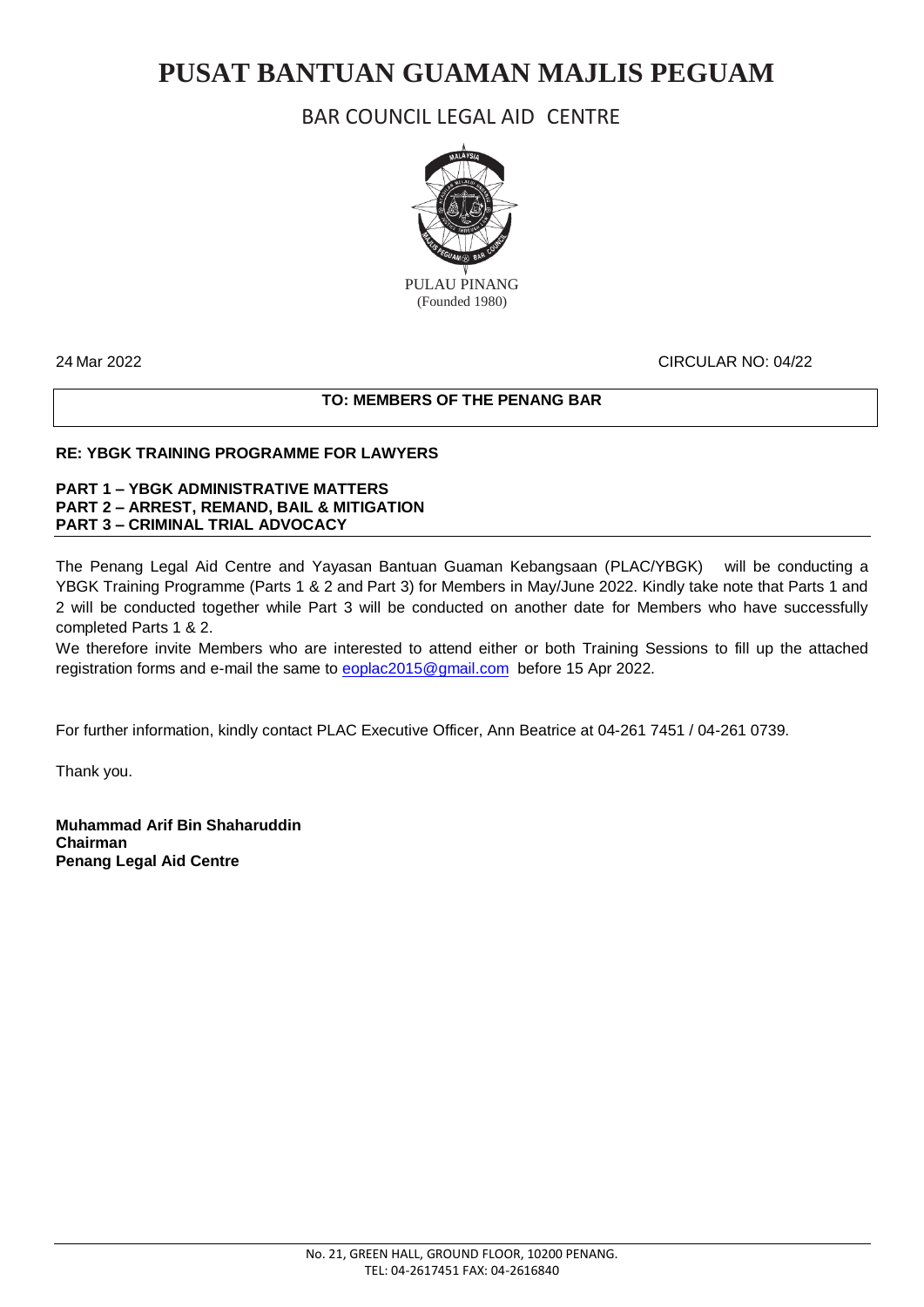

# **YAYASAN BANTUAN GUAMAN KEBANGSAAN (YBGK) (NATIONAL LEGAL AID FOUNDATION (NLAF)) LAWYERS REGISTRATION FORM**

### Registration Form to Attend YBGK Training Part 1 & Part 2

I am interested to participate in YBGK training to provide legal representation in criminal proceedings.

### **PLEASE FIND MY PARTICULARS AS FOLLOWS:**

| 1. | <b>NAME</b>                                |  |
|----|--------------------------------------------|--|
| 2. | <b>NAME OF FIRM</b>                        |  |
| 3. | <b>ADDRESS OF FIRM</b>                     |  |
| 4. | OFFICE TEL NO                              |  |
| 5. | <b>MOBILE NO</b>                           |  |
| 6. | <b>EMAIL</b>                               |  |
| 7. | BC NO                                      |  |
| 8. | DATE OF COMMENCEMENT OF<br><b>PRACTISE</b> |  |

DATE: SIGNATURE:

*Kindly complete and return this form by email to [eoplac2015@gmail.com](mailto:sumitra@kllac.com) by 15th April 2022. For further information, please contact Ann Beatrice at 04-2610739 or 04-2617451*